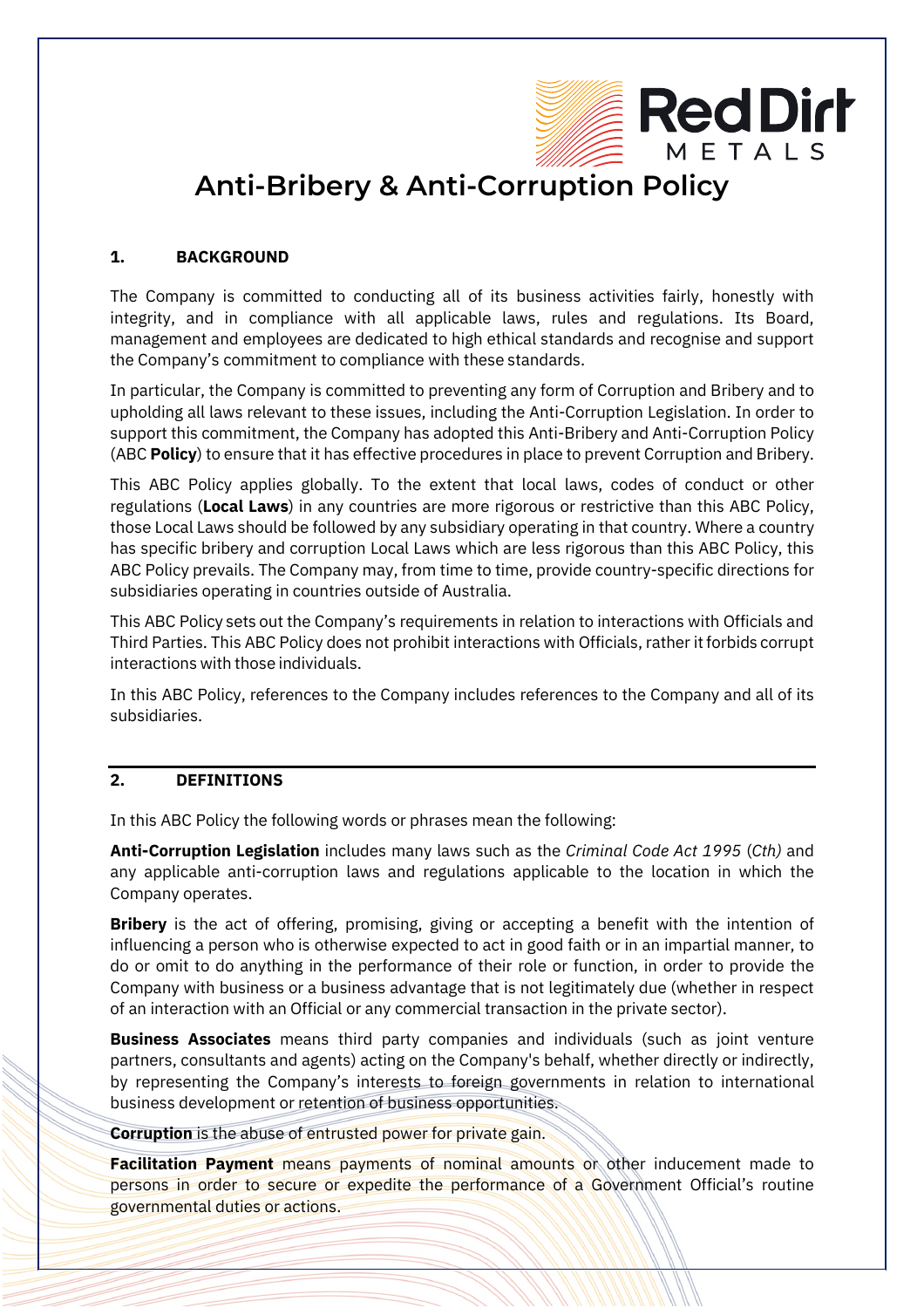**Gifts, Entertainment and Hospitality** includes the receipt or offer of presents, meals or tokens of appreciation and gratitude or invitations to events, functions, or other social gatherings, in connection with matters related to the Company's business unless they:

- (a) fall within reasonable bounds of value and occurrence;
- (b) do not influence, or are not perceived to influence, objective business judgement; and
- (c) are not prohibited or limited by applicable laws or applicable industry codes.

#### **Government Official** means:

- (a) any politician, political party, party official or candidate of political office;
- (b) any official or employee of a domestic or foreign government (whether national, state/provincial or local) or agency, department or instrumentality of any domestic or foreign government or any government-owned or controlled entity (including state-owned enterprises);
- (c) any official or employee of any public international organisation;
- (d) any person acting in a private or public official function or capacity for such domestic or foreign government, agency, instrumentality, entity or organisation;
- (e) any person who holds or performs the duties of any appointment created by custom or convention or who otherwise acts in an official capacity (including, some indigenous or tribal leaders who are authorised and empowered to act on behalf of the relevant group of indigenous peoples and members of royal families);
- (f) any person who holds themselves out to be an authorised intermediary of a government official.

**Item of Value** includes, amongst other things, cash, travel, meals, Gifts, Entertainment and Hospitality, other tangible or intangible benefits or anything of value.

**Money-laundering** means the process by which a person or entity conceals the existence of an illegal source of income and then disguises that income to make it appear legitimate.

**Official** means a Government Official, political party, official or officer of a political party or candidate for political office.

**Personnel** means all persons acting (whether authorised or unauthorised) on behalf of the Company at all levels, including officers, directors, temporary staff, contractors, consultants and employees of the Company.

**Secret Commissions** means offering or giving a commission to an agent or representative of another person that is not disclosed by that agent or representative to their principal to induce or influence the conduct of the principal's business.

**Secure an improper advantage** includes obtaining any commercial or financial benefit.

**Third Party** means any individual or organisation other than Officials, with whom Personnel come into contact during the course of their employment or business relationships associated with the Company.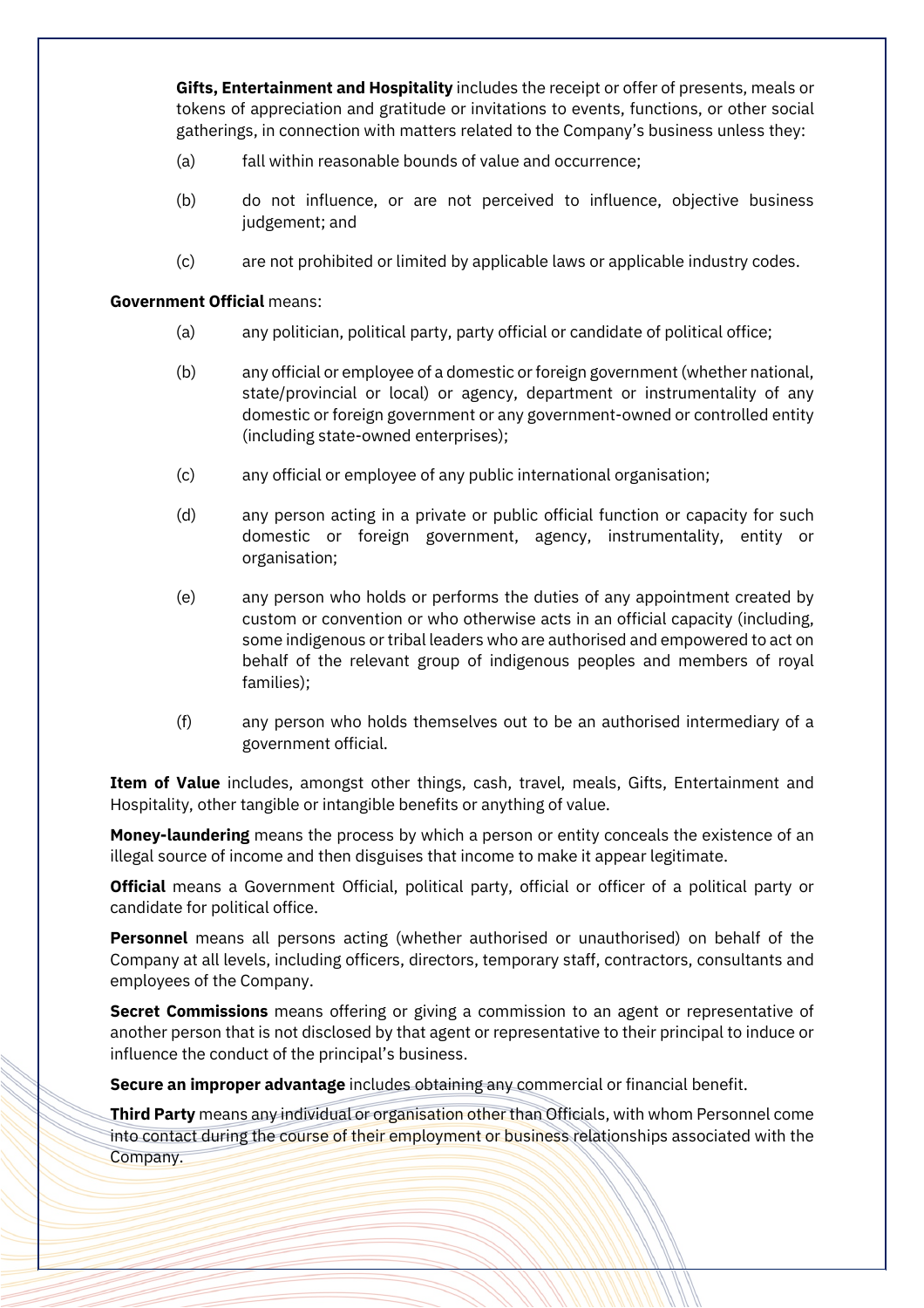## **3. PURPOSE**

The purpose of this ABC Policy is to:

- (a) set out the responsibilities of the Company and its management and Personnel in upholding the Company's commitment to preventing any form of Bribery or Corruption; and
- (b) provide information and guidance to Personnel on how to recognise and deal with any potential Bribery and Corruption issues.

## **4. SCOPE AND AUTHORITY**

The Company requires all Personnel to comply with this ABC Policy as well as the Anti- Corruption Legislation. The prevention, detection and reporting of Bribery and other forms of Corruption are the responsibility of all those working for the Company or under its control.

This ABC Policy applies to all Personnel, including directors, temporary staff and contractors, and Business Associates of the Company. This Policy supplements, and does not replace, the Code of Conduct applicable to the Company and any of its subsidiaries.

## **5. RESPONSIBILITY FOR POLICY COMPLIANCE AND TRAINING**

- (a) The Company's Board is responsible for the overall administration of this ABC Policy. The Board will monitor the implementation of this ABC Policy and will review on an ongoing basis the ABC Policy's suitability and effectiveness. Internal control systems and procedures will be audited regularly to ensure that they are effective in minimising the risk of non-compliance with this ABC Policy.
- (b) In addition to the Board, each of the Company's subsidiaries outside Australia has designated executives responsible for monitoring and applying this ABC Policy.
- (c) A copy of this ABC Policy will be made available to all Personnel via the Company's intranet and in such other ways as will ensure the ABC Policy is available to Personnel wishing to use it.
- (d) All Personnel are required to understand and comply with this ABC Policy and to follow the reporting requirements set out in this ABC Policy. To this end, regular and appropriate training on how to comply with this ABC Policy will be provided to all senior managers and other relevant Personnel by the Board for each business. However, it is the responsibility of all Personnel to ensure that they read, understand and comply with this ABC Policy.
- (e) All Business Associates are required to be made aware of this ABC Policy and to undertake to comply with this ABC Policy in relation to any of their dealings with, for or on behalf of the Company.
- (f) The prevention, detection and reporting of Bribery and other improper conduct addressed by this ABC Policy are the responsibility of all those working for or engaged by the Company. All Personnel should be vigilant and immediately report any breaches or suspicious activity to the officer responsible for compliance.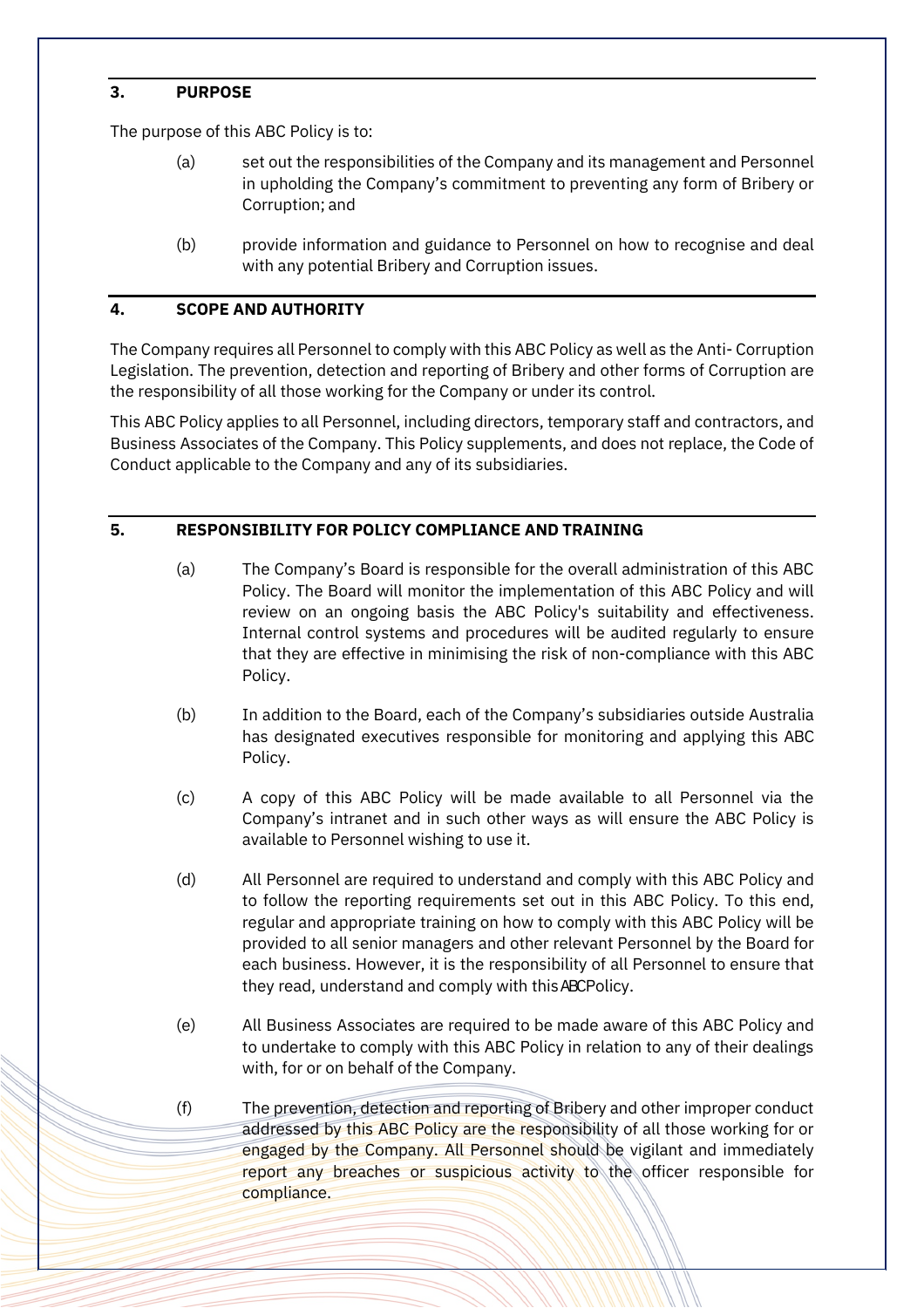#### **6. CONSEQUENCES OF BREACHING THIS ABC POLICY**

- (a) Bribery and the related improper conduct addressed by this ABC Policy are very serious offences that will be taken seriously, reviewed and thoroughly investigated by the Company. Depending on the circumstances, the incident may be referred to regulatory and law enforcement agencies.
- (b) A breach of this ABC Policy may also expose Personnel and the Company to criminal and/or civil penalties, substantial fines, exclusion from tendering for government or private contracts, loss of business and reputational damage.
- (c) Breach of this ABC Policy by Personnel will be regarded as serious misconduct, leading to disciplinary action which may include termination of employment.

## **7. POLICY**

### **7.1 General**

- (a) Personnel must:
	- (i) understand and comply with this ABC Policy and attend all relevant training;
	- (ii) not engage in Bribery or any other form of Corruption or improper conduct;
	- (iii) not make Facilitation Payments;
	- (iv) not offer, pay, solicit or accept Secret Commissions;
	- (v) not engage in Money-laundering;
	- (vi) not give or accept Items of Value where to do so might influence, or be perceived to influence, objective business judgement or otherwise be perceived as improper in the circumstances.
	- (vii) obtain required approvals for political contributions and charitable donations;
	- (viii) maintain accurate records of dealings with Third Parties; and
	- (ix) be vigilant and report any breaches of, or suspicious behavior related to, this ABC Policy.
- (b) This ABC Policy does not prohibit the giving of normal and appropriate hospitality to, or receiving it from, Third Parties.

### **7.2 Prohibition against Bribery and Corruption**

- (a) The Company strictly prohibits Personnel engaging in or tolerating Bribery or any other form of Corruption or improper conduct.
- (b) The Company's corporate values require that in all aspects of business all Personnel act honestly, adhere to the highest ethical standards, and act in compliance with all relevant legal requirements. In this respect Personnel must not engage in Bribery or any other form of Corruption.
- (c) The prohibition of Bribery under this ABC Policy includes the provision or conveying of an Item of Value to any Third Party, Official or family members of Officials, whether directly or indirectly, to secure any improper advantage or to obtain or retain business. This means that Personnel must not: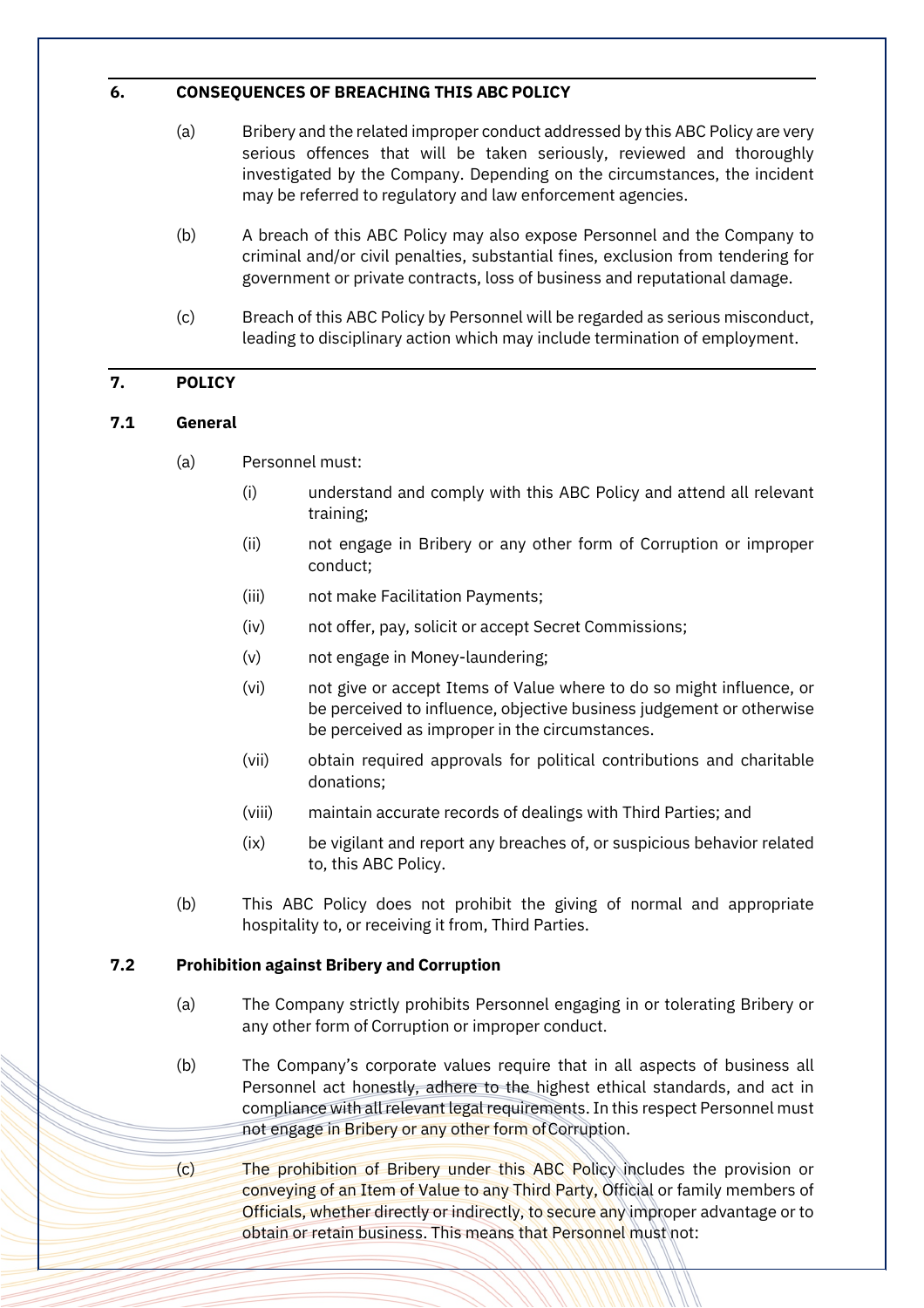- (i) offer, promise or give an Item of Value with the intention of influencing an Official or Third Party who is otherwise expected to act in good faith or in an impartial manner, to do or omit to do anything in the performance of their role or function, in order to provide the Company with business or an improper advantage;or
- (ii) authorise the payment or provision of Items of Value to any other person, if it is known, or reasonably should have been known, that any portion of that payment or Item of Value will be passed onto an Official or Third Party to secure an improper advantage or obtain or retain business; or
- (iii) engage, or procure, a third party to make a payment or provide an Item of Value to an Official or Third Party, (or to procure another person to make such payment or provision), in order to secure an improper advantage or obtain or retain business.
- (d) The prohibition of Bribery under this ABC Policy also includes the request or acceptance of (or the agreement to accept) an Item of Value froman Official or Third Party either:
	- (i) intending that, in consequence, a function or activity should be performed improperly (whether by the requestor/acceptor or another person);or
	- (ii) where the request, agreement or acceptance itself constitutes the recipient's improper performance of a function or activity; or
	- (iii) as a reward for the improper performance of a function or activity (whether by the recipient or another person).

### **7.3 Prohibition on Facilitation Payments, Secret Commissions and Money-laundering**

- (a) The Company does not condone the making of Facilitation Payments, Secret Commissions and Money Laundering.
- (b) Personnel are prohibited from:
	- (i) making Facilitation Payments;
	- (ii) offering, paying, soliciting or receiving Secret Commissions; and
	- (iii) engaging in Money-laundering.

### **7.4 Political Contributions and CharitableDonations**

### (a) **Political Contributions**

The Company prohibits Personnel from making political contributions to Officials on behalf of the Company. Any donations above a level determined in Federal legislation must be disclosed annually to the Australian Electoral Commission and will be published on its website.

This ABC Policy does not seek to curtail an individual's freedom to make political contributions in their personal capacity.

The context of any other political contributions is key in determining their appropriateness. For instance, it is permissible for the Company to make a payment to attend a political function in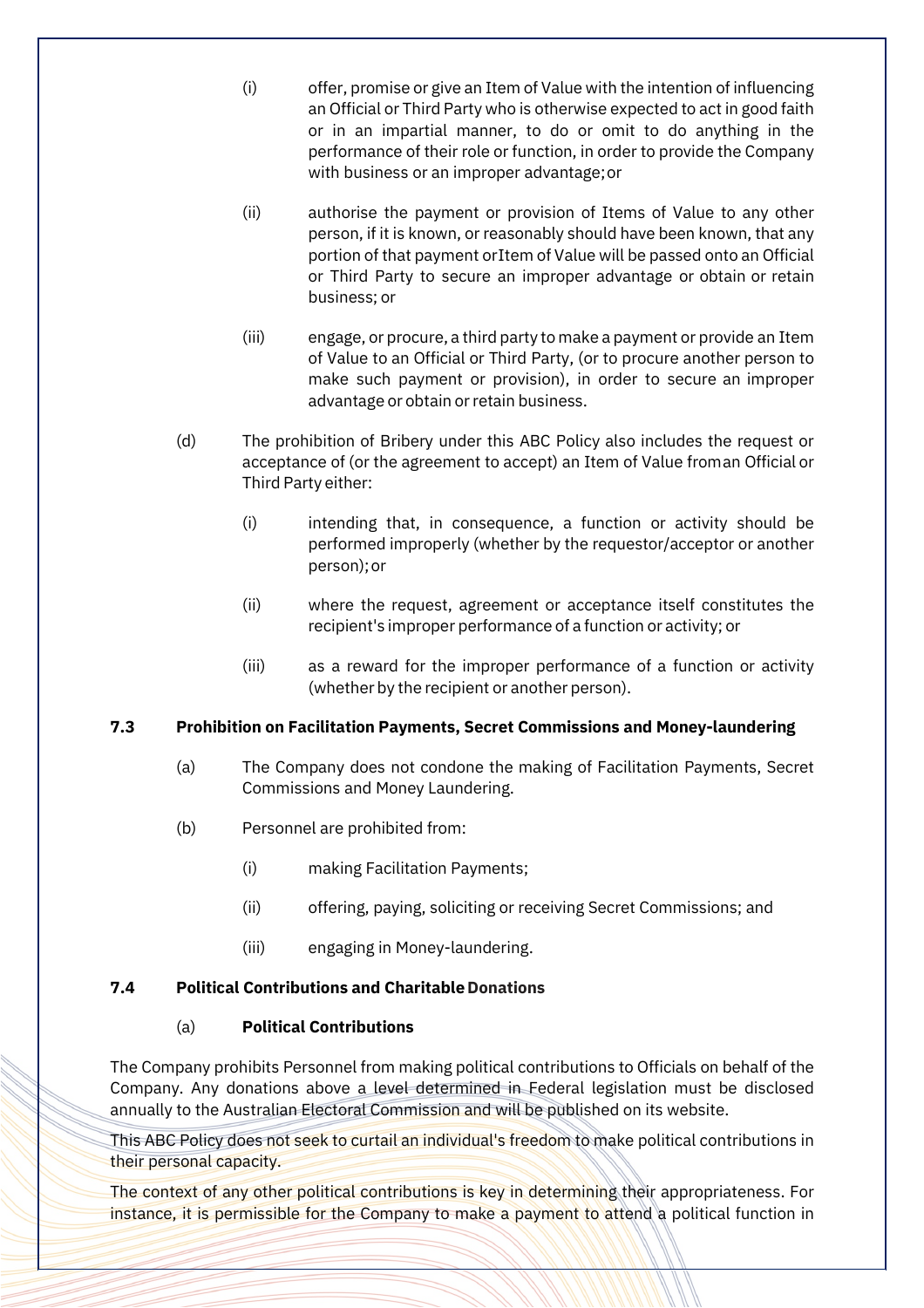circumstances where such payment could not be construed as an attemptto influence the political party.

If you are in any doubt as to the appropriateness of any political contribution, you should consult the Board before it is given or accepted or otherwise as soon as possible.

## (b) **Charitable Donations**

The Company can only make charitable donations that are legal and ethical under Local Laws and practices. In order to ensure that donations made by the Company to charitable organisations are for proper charitable purposes, Personnel must only make donations on behalf of the Company to charitable organisations previously approved by the Company and within approved financial limits.

A list of approved charitable organisations is to be maintained by the Board and provided upon request.

## **7.5 Interactions with Officials and Third Parties must be Compliant**

- (a) All interactions with Officials, Third Parties and Business Associates must comply with this ABC Policy, and the Company and Personnel must not take any actions, whether direct or indirect, which create the appearance of impropriety regardless of whether there is any improper intent behind their actions.
- (b) The prohibitions under this ABC Policy include a prohibition on Personnel using personal funds to undertake any interaction or transaction that is prohibited under this ABC Policy.

### **7.6 Documentation and Recordkeeping**

- (a) As part of the Company's commitment to open and honest business practice the Company requires all of its businesses to maintain accurate books of account and records.
- (b) The Company and its subsidiaries must keep accurate and complete records of all business transactions:
	- (i) in accordance with generally accepted accounting principles and practices;
	- (ii) in accordance with the Company's accounting and finance policies; and
	- (iii) in a manner that reasonably reflects the underlying transactions and events.
- (c) It is the responsibility of all Personnel to ensure that all business transactions are recorded honestly and accurately and that any errors or falsification of documents are promptly reported to the appropriate member of the senior management team of the relevant business, and corrected. No accounts are to be kept "off the books" to facilitate or conceal improper payments.

## **7.7 Compliance with Local Laws Required**

If Local Laws in a particular country or region are more restrictive than this ABC Policy, then any Personnel, including any Business Associates operating in that country or region must fully comply with the more restrictive requirements.